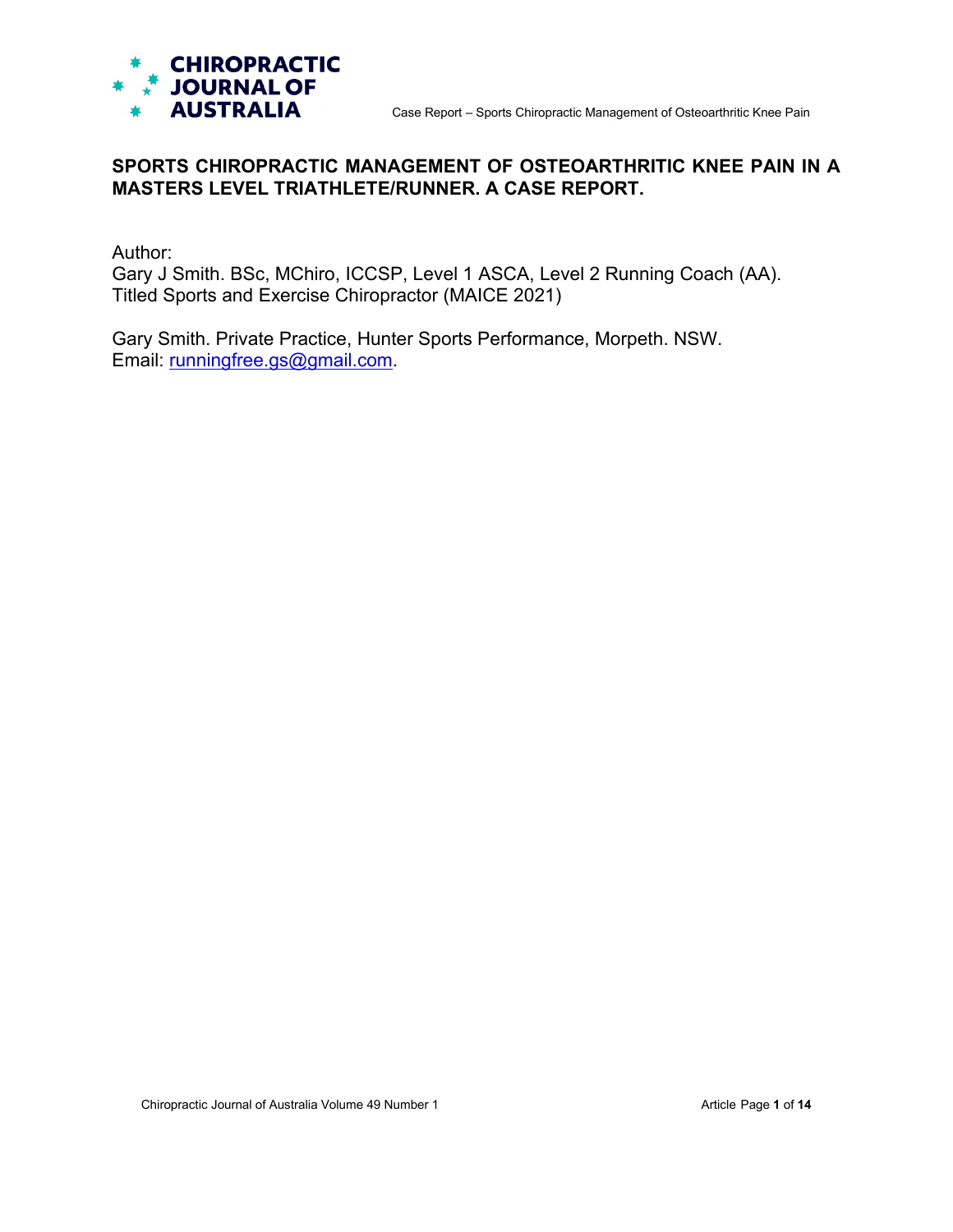

### **Abstract**

The purpose of this paper is to present a case study of a female masters' level triathlete/runner with severe medial knee osteoarthritis, a history of multiple lower limb stress fractures and knee pain of 6 months duration who has been treated by a titled sports chiropractor (Australasian Institute of Chiropractic Education; AICE) using current multimodal evidenced-based management protocols. The overall burden of osteoarthritis and its management to the individual and to society is also discussed.

**Clinical features**: a female master's level triathlete/runner aged 51 years who is highly competitive in her age group category at local, regional and state level events. The athlete presented to a sports and exercise chiropractor with knee pain which had prevented her from running over the previous 6 months. MRI imaging revealed severe medial knee osteoarthritis, subchondral oedema at the medial femoral condyle and full thickness chondral loss, indicating Grade 4 on the Kellgren-Lawrence classification scale.

**Intervention and outcome**: management consisted of 6 weeks running gait retraining, specific corrective exercise prescription and monitoring and gradual progression of exercises and running load. No manual therapy was provided during this study. At the end of 6 weeks the athlete reported subjective improvements in knee pain and running capacity. Objectively there were improvements in orthopaedic resisted muscle grading testing, joint range of motion and The Knee Injury and Osteoarthritis Outcome Score (KOOS).

**Conclusion**: diagnosed with severe medial knee osteoarthritic deterioration and pain, the athlete had subjective and objective improvements in function and symptoms following this six-week evidenced based intervention. Further research involving larger sample sizes, longer term follow-up, males, non/binary or transgender subjects and alternative exercise protocols would assist in clarifying the optimum management in a variety of situations.

#### **Key Words**

Triathlon, Running, Rehabilitation, Exercise, Gait Retraining, Knee, Osteoarthritis, Pain, Sports Chiropractic.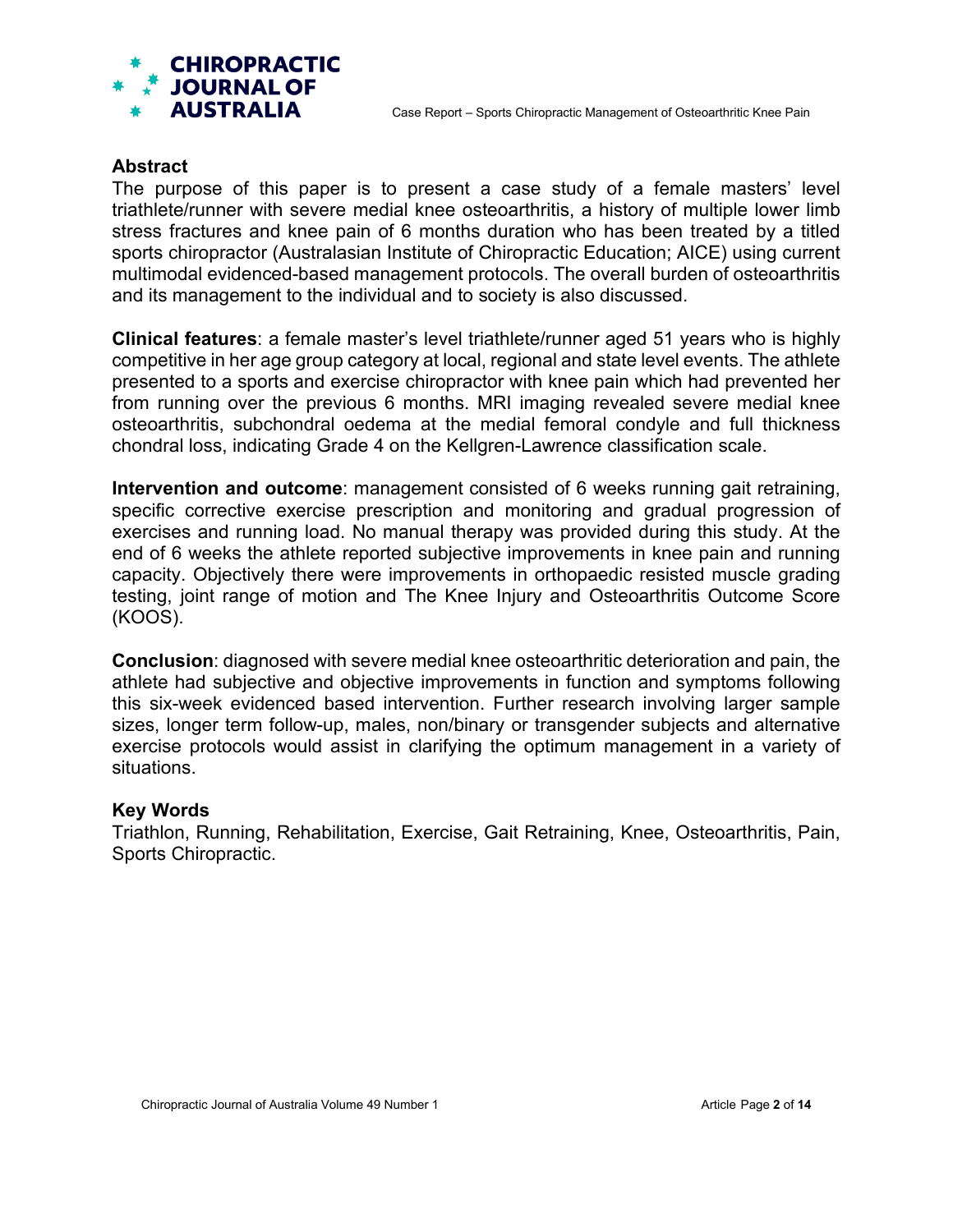

#### **Introduction**

Participation in regular physical activity provides many benefits. Compared to many other physical pastimes, running is easily accessible and is growing in popularity [1,2], with 3 million Australians regularly participating [3]. Running however does have its drawbacks and injuries can frequently occur, resulting in pain, interruption to training and potentially deterioration of health. Musculoskeletal injuries in running are common, with as many as 79% of runners being affected, and it is often the knee that becomes symptomatic to the point of interrupting or stopping the athlete from being able to run [1].

Osteoarthritic deterioration in the knee may present as pain and can be associated with loss of articular cartilage loss of joint space, osteophyte formation, synovitis, bone remodelling and subchondral cysts [4]. Soft tissue changes relating to the knee can include decreases in strength of the quadriceps and sagittal range of motion and increased soft tissue contracture, potentially leading to decline in physical function and progression of disability [4]. Current clinical guidelines emphasize non-pharmacological approaches and, in particular, exercise therapy in the management of knee osteoarthritic pain [5]. This has been exemplified in studies that have shown the benefits of quadricep and hip abductor muscle exercises in reducing pain, improving function and strength and reducing the risk of further tibiofemoral cartilage damage [6].

Immune mechanisms and inflammatory responses are also believed to play a critical role in osteoarthritis [7]. It has been demonstrated that chronic low- grade inflammation, vascular endothelial dysfunction and metabolic disturbances are involved in the process of OA development [8] and it has been hypothesised that physical activity and antiinflammatory diets can target local and systemic inflammation [9] relieving osteoarthritic symptoms by modulating immune mechanisms and reducing inflammatory responses/factors in the blood [7]. Individuals may run to lose weight, and those diagnosed with OA are sometimes advised to lose weight. The research suggests that what may further assist these people are anti-inflammatory diets high in unrefined and minimally processed foods, fibre, monounsaturated and polyunsaturated fatty acids; fruits, vegetables, herbs, spices, nuts, seeds, fish and olive oil as opposed to proinflammatory breads, grains, starchy vegetables and junk food [9].

Running results in cumulative loads in the joints of the lower limbs. Training load errors and diminished lower limb strength and control during running have been associated with the development of injuries or pain and so both strengthening and gait retraining are used by sports clinicians in rehabilitative programs to address knee pain in runners [1].Training errors such as increasing distance, intensity or duration of training too much or too soon, suddenly adding downhill or stairs running can be the cause of over 60% of running related injuries and it is postulated that targeted education regarding training loads should be implemented as a major component of any runner intervention [1].It has been also found that forefoot strikers experience lower running-induced knee loading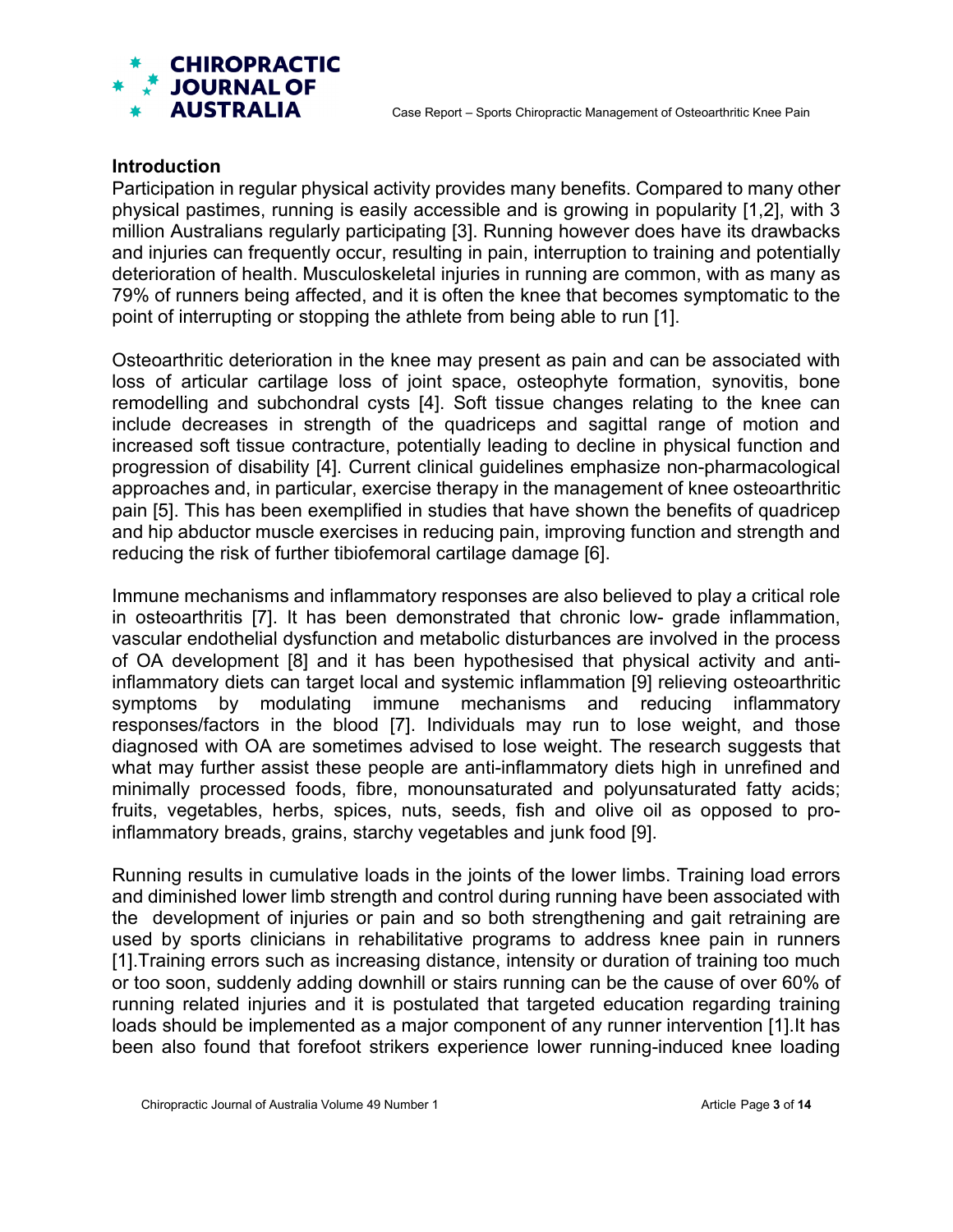

compared with rearfoot strikers. Therefore, gait retraining, encouraging the runner to land on the fore or midfoot and not the heel can help in lessening forces through the knee [1].

Considering the above factors and based on the current research an evidenced based rehabilitative program for a runner presenting with knee osteoarthritis and pain could contain the following 3 components [1]:

- 1. Modified training loads to manage pain and promote tissue adaptation within the scope of current function
- 2. Prescribed exercises to strengthen the quadriceps, hip abductors, core and other lower limb muscles to increase capacity to sustain loads and improve lower limb control
- 3. Gait retraining to decrease forces at the knee during running- increase step frequency, running more softly and avoiding a rearfoot strike pattern

Recognising the deleterious impact a pro-inflammatory diet can have, it may also be appropriate for the individual to initiate appropriate dietary changes and seek the opinion of a sports dietitian where indicated.

## **Patient Information**

Patient consent has been granted for this case study.

A 51-year-old female masters level triathlete and distance runner, presenting to a Titled Sports Chiropractor [10] with right knee pain of 6 months duration. An MRI scan on 16/07/2021 revealed severe medial osteoarthritis with subchondral bone oedema at the medial femoral condyle, full thickness chondral loss and mild pes anserine bursitis, indicating Grade 4 on the Kellgren-Lawrence classification scale of knee osteoarthritis. The knee pain was of insidious onset, started 6 months previously and had caused her to stop running completely during that time. She had consulted a Physiotherapist who recommended no running in addition to squat and lunge exercises and "to see how it goes". No guidance was given as to reps, sets or technique with this exercise suggestion. The patient was able to cycle or swim for one hour daily.

The athlete explained that she started running 7 years previously and over time developed a history of multiple lower limb fractures. Within 9 months she sustained a stress fracture of the right fibula followed by a stress fracture of the right femur. Bone density and bone turnover tests at this time were negative, however as a person new to running she was, within 9 months, running 50 kilometres per week. This tends to suggest that the injuries may have been due to inappropriate increases in running load- too much training too soon. 12 months later she developed right groin pain for which she was given a steroid injection by a local Sports Physician and then 1 year later 2 metatarsal fractures in the right foot and 1 in the left, and 2 years after that experienced bursitis in the right hip whilst performing the Ultra Trails Australia [UTA] 100 km race. Whilst the sustaining of multiple stress fractures raises the suspicion of Female Athlete Triad, her history indicated no disordered eating, menstrual cycle at the time was regular and bone density tests were clear.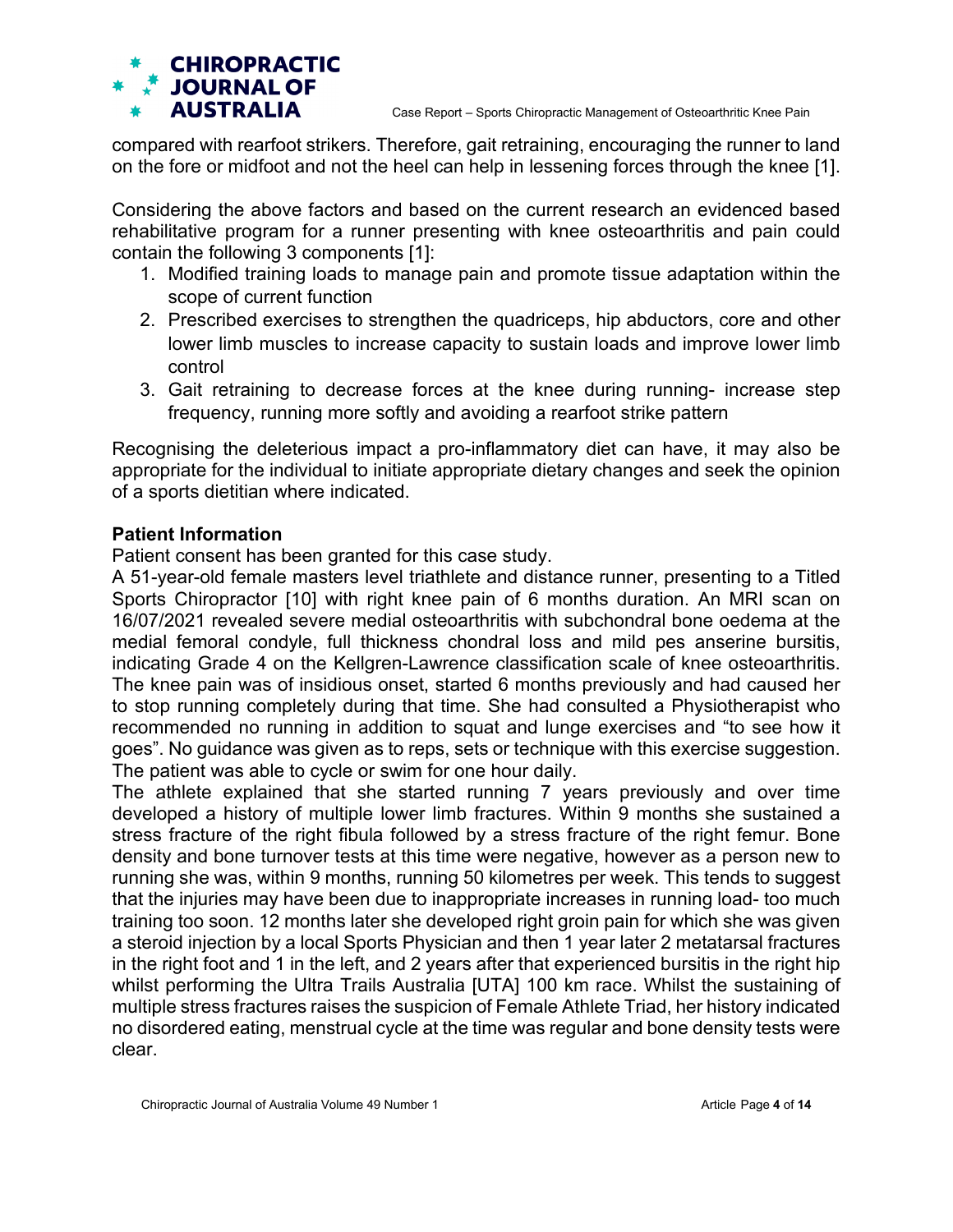Case Report – Sports Chiropractic Management of Osteoarthritic Knee Pain

The athlete was hit by a car at 22 years of age, fracturing her left hip and sacrum. Radiological examination of this area 2 years ago revealed normal bone density and a deformation of the left Ischium. She has had 3 children since the accident. She is currently on Hormone Replacement Therapy, has not had a period for 14 months, and is not taking any other medication. The subject denied any recent unexplained weight loss, night sweats or nocturnal pain and has not suffered any alteration to bowel or bladder function. The knee issues were preventing her from running. She found the higher intensity of interval running training in particular aggravated her pain and she could not improve her cycling times because of it. Her goals were to: "Be able to run", stating "I could go through life not cycling, but not running" and "cycle quicker" if possible.

## **Clinical Findings**

The patient walked with a normal gait and was not antalgic. Orthopaedic muscle grading testing revealed weakness of the gluteus medius, iliopsoas and rectus femoris muscles bilaterally and the hip adductors, gluteus maximus and hamstring muscles on the right, graded 3/5. A supine single leg raise was restricted on the right at 75% compared to that achieved on the left, which went to 90 degrees.

Lumbar spine range of motion was not painful, however was restricted near end range of motion in all directions.

Internal rotation of the right hip was restricted and "a bit sore" at approximately 70% of movement compared to the left side. Patrick's FABER test was tight at end range on the right. Hip scour provocation testing on the right produced some mild pain [4/10]. Previous imaging [MRI, 19/05/20218] of the right hip has shown early degenerative change. Ankle dorsiflexion measured 9 cm[left] and 5 cm [right] and extension of the hallux [weight bearing] was 80 degrees [left]/ 60 deg [right]. Mid- thigh circumference measured 49 cm [left]/ 47 cm [right]. Comparing shoe wear patterns there was noticeable wearing at the left hallux/ toe-off region of the sole and marked and symmetrical wearing on the lateral aspect of both shoes.

Posterior chain testing revealed that the patient could perform 10 repetitions of continuous single leg glute bridges on the left leg and 6 on the right, and 10 repetitions of single leg sit to stand on the left and 0 on the right.

Two dimensional, slow motion video analysis of running gait: slight contralateral hip drop during single leg stance phase bilaterally, heel striking well forward of centre of mass.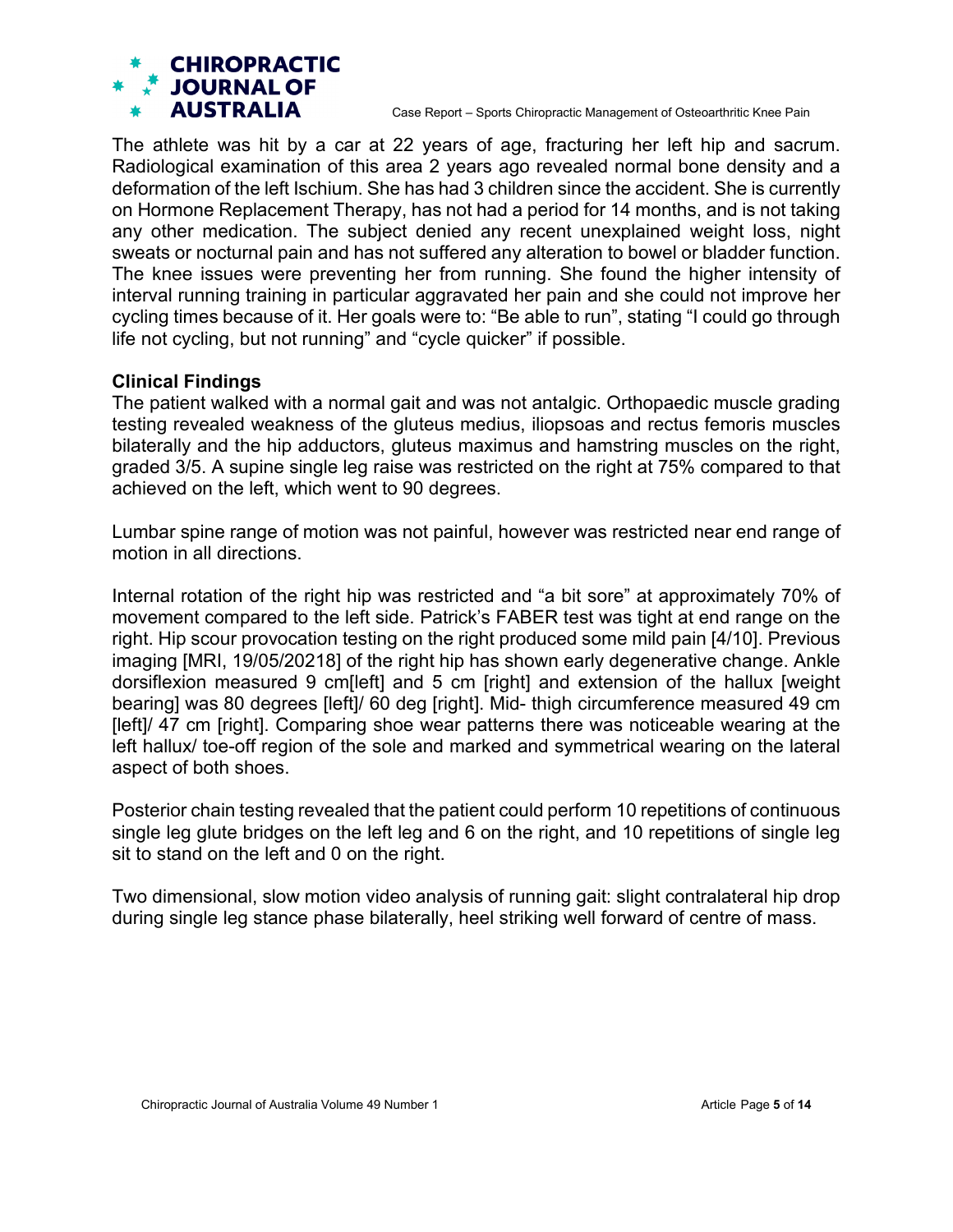



The knee injury and osteoarthritic outcome score (KOOS) was completed [11].

| KOOS                         |       |
|------------------------------|-------|
| Pain                         | 47    |
| Symptoms                     | 46.43 |
| Activities of Daily Living   | 67.65 |
| Recreation<br>Sport<br>and   | 45    |
| Function                     |       |
| Knee Related Quality of Life | 37.5  |

## **Clinical impression**

Osteoarthritic changes in the knee joint may or may not produce pain even when, as in this case, there may be severe degenerative changes seen on imaging. It is now recognised that imaging is of limited use as a guide for management of osteoarthritis and that other, more subjective measures of pain and disability are of more use in guiding clinical practice [4]. In the examination it is noted that the athlete displays weakness in several muscle groups and reduced range of motion in the right hip, ankle and hallux. There is atrophy of the right thigh compared to the left and the muscles of her right side. and in particular the posterior chain, tested much weaker functionally overall. Whether these findings are contributors to her arthritic condition and pain or have occurred as a result, is speculative.

Her running patterns show signs of lumbopelvic instability (contralateral hip drop) and overstriding, which has been shown to cause more force on the knee in runners and potentially pain [1]. There are therefore a number of clinical findings present, all or some of which may be contributing to the symptoms and therefore justifying the 3 components of treatment protocol highlighted earlier: load modification and gradual progression, exercise prescription and gait retraining. There was no manual therapy utilized in this case study.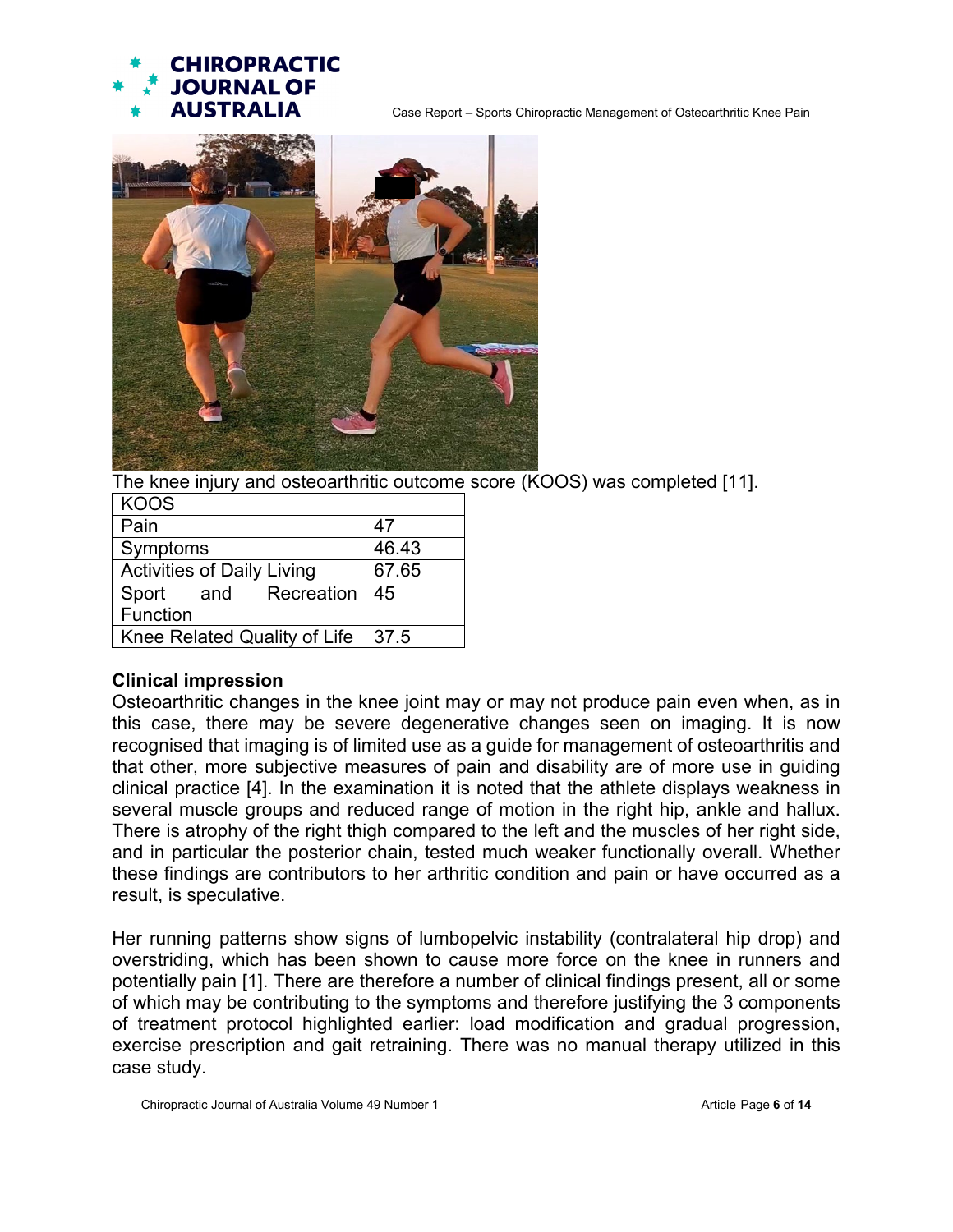

### **Treatment**

Based on the history, examination and relevant research recommendations the following regime was prescribed.

### **Load modification/education**

In order for individuals to progress and to develop the desired physical capabilities for performance, rehabilitation, prehabilitation or protection against injury they need to train. However, it is contended that that many training injuries or issues are related to inappropriate training programmes, such as when excessive or rapid increases in training load intensity, frequency or duration are undertaken [12]. Therefore, careful monitoring of training load by the individual, clinician and/or coach becomes a high priority to firstly help establish a baseline training load and then safely overload training over time to facilitate progression.

As the subject had not been running at all she was advised to start walking for 20 minutes duration, 3 times per week. On every  $4<sup>th</sup>$  minute she would slowly run for 1 minute and avoid known aggravating factors like faster interval training. During her running the subject started to implement the gait retraining principles learnt during a dedicated once a week session. This included running posture, hand, arm and shoulder action, leg action, foot landing, breathing and cadence. Over 4 weeks she was able to progress this to walk 30 seconds, run 1 minute, walk 30 seconds. By week 6 she was able to run for 12 kms using a 1-minute 30 second run/30 second walk repetitive cycle, with no discomfort to the knee being experienced.

#### **Strength and Conditioning exercises (Table 1)**

When prescribing exercise in a clinical setting some key guidelines have been identified in order to elicit greater compliance and hopefully success [13]. These include providing a written prescription of the exercises together with a clear demonstration and allowing the client to practice these in front of the practitioner in the clinic or gym. The second phase involves the client performing these at home as prescribed and then again in front of the practitioner in subsequent clinical visits to ensure correct technique and reinforce compliance. Discussion around when, where and how often the exercises are being performed aids compliance.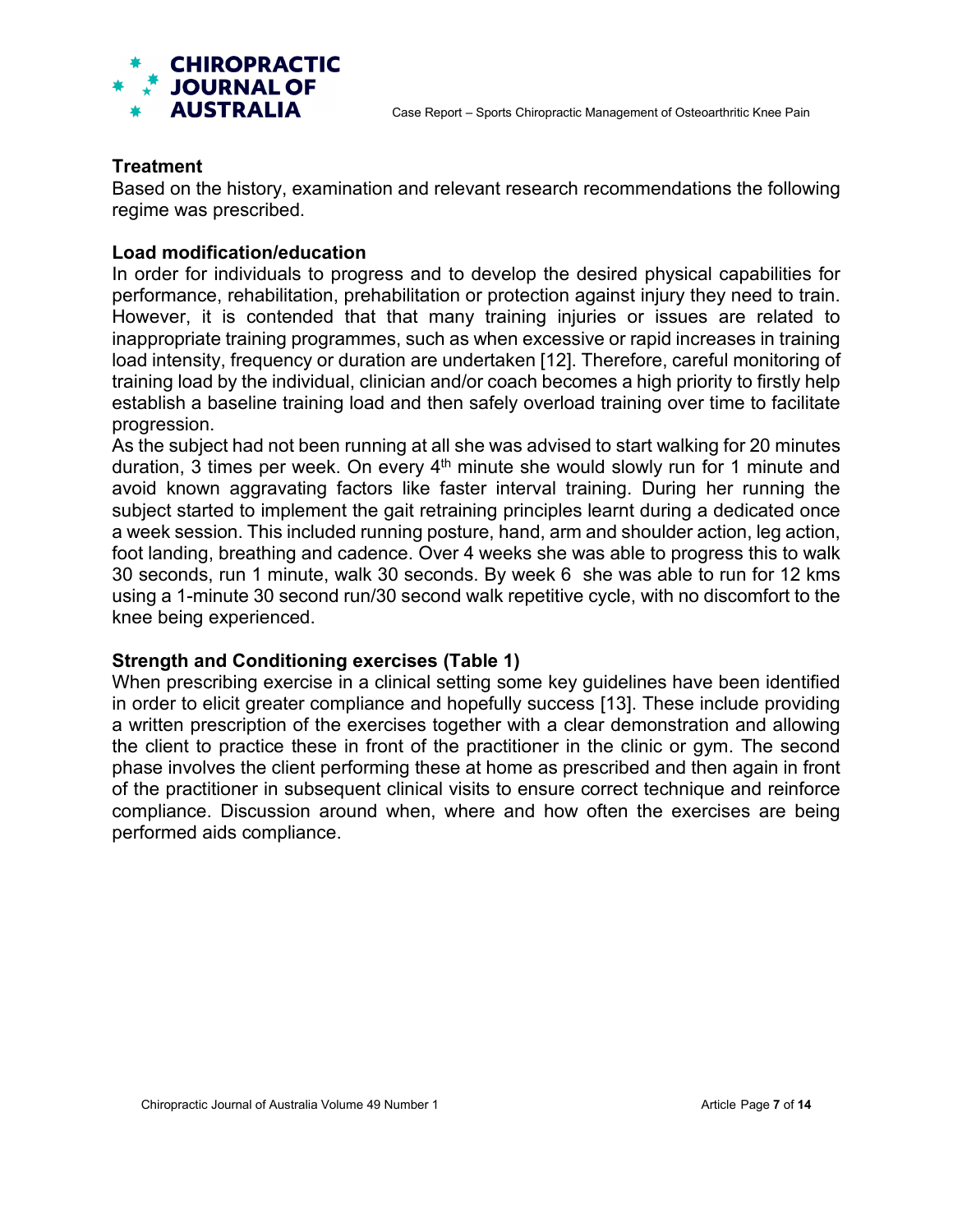

Exercises prescribed during the first phase of management were:

### Table 1. Initial Strength and Conditioning Exercise Program.

STAGE 1 STRENGTH AND CONDITIONING EXERCISE PROGRAM

| <b>EXERCISE PRESCRIPTION</b>                                           | <b>SETS AND REPETITIONS</b> |
|------------------------------------------------------------------------|-----------------------------|
| knee extension, isometric hold. 3 sets. Hold 40 seconds.<br>1. Sitting |                             |
| Resistance Band.                                                       |                             |
| 2. Sitting knee flexion, isometric hold. 3 sets. Hold 40 seconds.      |                             |
| Resistance Band.                                                       |                             |
| 3. Side lying hip abduction.                                           | 3 sets. 20 each side.       |
| 4. Glute bridges, single leg.                                          | 3 sets, 25 each side.       |
| 5. Single leg step-ups onto box, 45 cm height.                         | 3 sets, 10 each side.       |
| 6. Ankle dorsiflexion; standing, pushing knee                          | 3 sets. 10 sec hold.        |
| over foot.                                                             |                             |

# **Gait Retraining**

This was undertaken once a week over 6 weeks, under the supervision of a qualified run coach [the author]. [Where the clinician is not a running coach, collaboration with such professionals helps to establish clear and open lines of communication, invaluable in helping the athlete to move toward their goals]. Sessions lasted 60 minutes on a 1:1 ratio, and comprised 10 to 15 minute theoretical/education in addition to 45 to 50 minutes practical components. Topics covered included running posture, foot strike/cadence, arm action and hand position, breathing, shoe selection, nutrition and hydration tips, principles of training such as specificity, progression, reversibility, overload, energy systems, training programming/periodization, supercompensation, rest and recovery.

#### **Reassessment**

Reassessment was undertaken 6 weeks after commencing the program. At that time, resisted muscle testing revealed weakness in only the left gluteus medius [was previously bilateral]. The iliopsoas, rectus femoris and adductors still tested weak bilaterally [4/5]. The gluteus maximus now tested strongly bilaterally [previously weak on the right] and the right hamstring, although still exhibiting some weakness, was stronger than initially [now 4/5].

Internal rotation of the right hip was now painless and achieved the same degree of movement as the left. Scouring of the right hip still elicited some pain [4/10] and lumbar range of motion was still only slightly restricted at end range. Ankle dorsiflexion measured 12cm on the left [previously 9cm] and 11.5 cm on the right [previously 5cm]. Weight bearing hallux extension was the same bilaterally.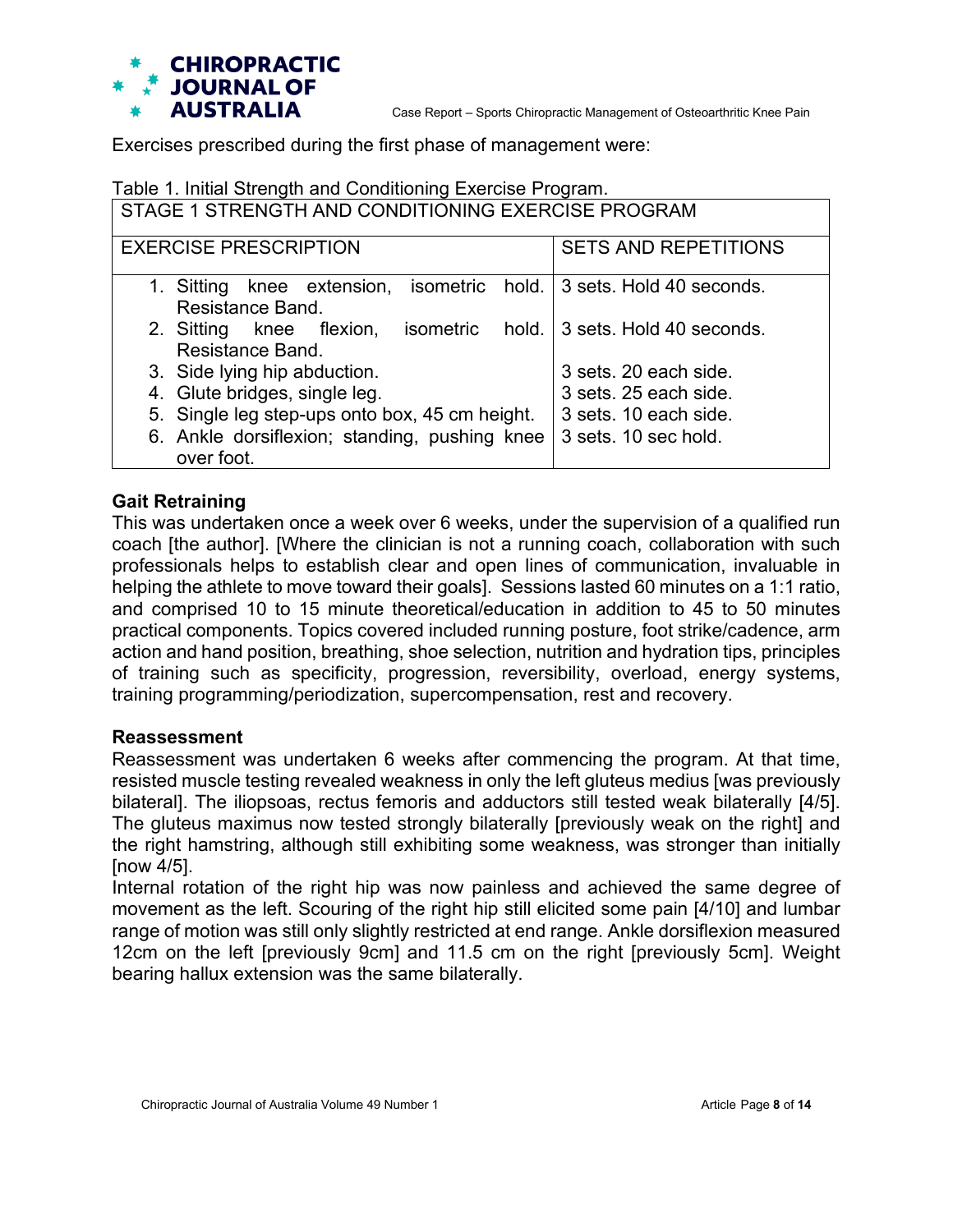

Muscular endurance of the posterior chain muscles was improved (Table 2) as were KOOS scores (Table 3):

#### **Table 2**

| POSTERIOR CHAIN MUSCLE ENDURANCE TESTING        |            |       |             |              |
|-------------------------------------------------|------------|-------|-------------|--------------|
|                                                 | <b>PRE</b> |       | <b>POST</b> |              |
|                                                 | Left       | Right | Left        | <b>Right</b> |
| Single<br>bridge<br>glute<br>leg<br>repetitions | 10         | 6     | 20          | 20           |
| Single leg sit to stand repetitions             | 10         | 10    | 20          | 20           |

#### **Table 3**

| The knee injury and osteoarthritic outcome score [KOOS, 11]. |       |       |
|--------------------------------------------------------------|-------|-------|
|                                                              | Pre   | Post  |
| Pain                                                         | 47    | 88.9  |
| Symptoms                                                     | 46.43 | 71.43 |
| Activities of daily living                                   | 67.65 | 95.60 |
| Sport and recreation function                                | 45    | 85    |
| Knee related quality of life                                 | 37.5  | 75    |
| NB: a higher score indicates fewer problems                  |       |       |

The athlete had progressed from not being able to run at all to now running four times a week, comprising;

- 1. 2 x 5 km, easy runs, where she was running for 2kms, walking for 2 minutes and then running to complete the distance.
- 2. 1 x 8km. Running for 2 minutes, walking for 1 minute.
- 3. 1 x 12kms. Running for 1 minute and 30 seconds, walking for 30 seconds.

As part of the reassessment process verbal feedback from the athlete was obtained, to gain her perspectives on the process and how she felt she was progressing toward her goals. The patient reported the approach to be beneficial as she was in less pain and could run. The prescribed exercises were simple to follow, explanations were clear and concise and she appreciated time taken at the beginning to explain and demonstrate them. Meeting once a week was helpful. Revisiting her running technique weekly assisted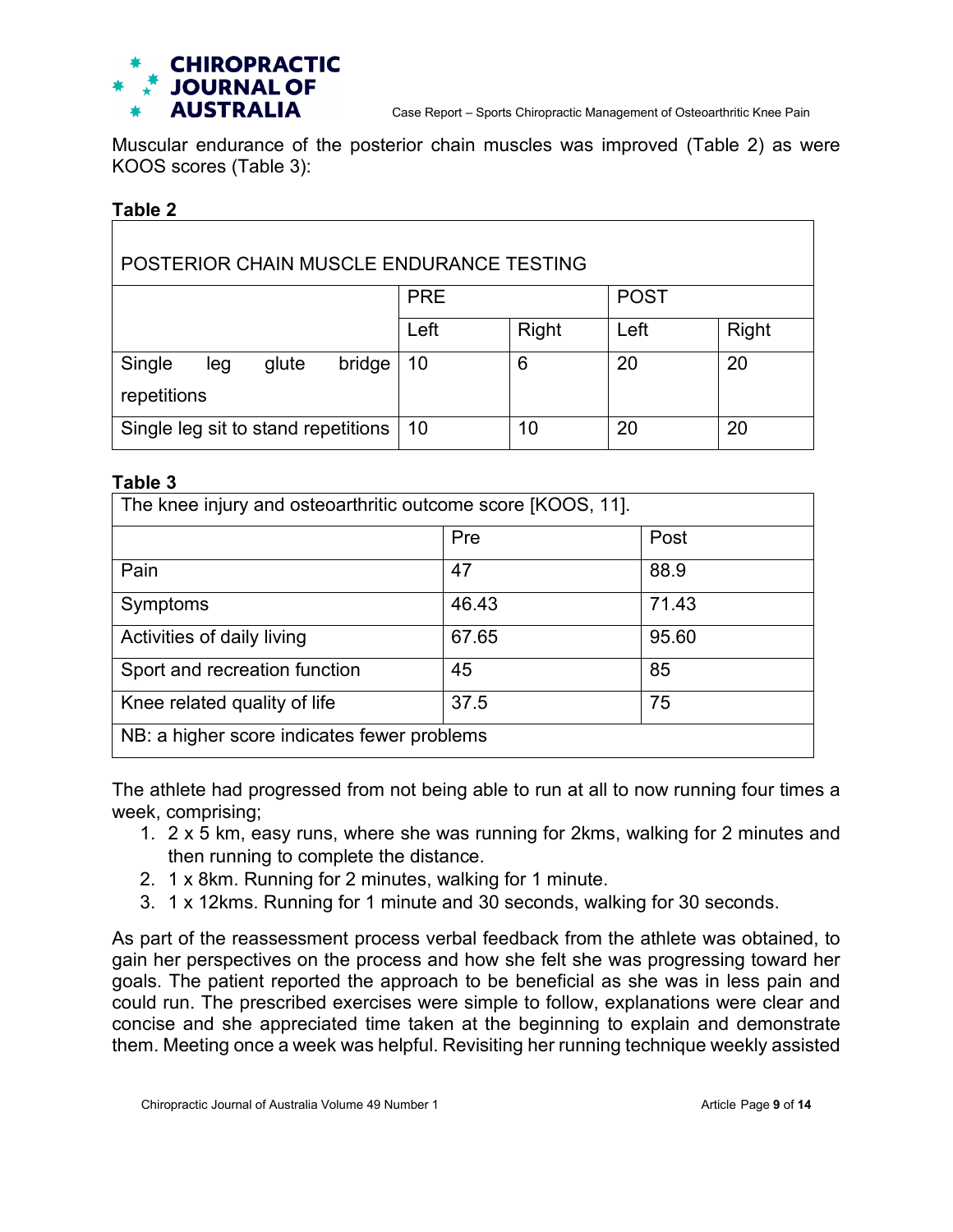

when she was out running on her own and helped keep her on track. In summary, she believed the Program so far has provided a solid foundation to build on, the

Education/theory component aided her understanding and the small load increments gave confidence to do more and to overcome her kinesiophobia. No outcome measures were used to documents the kinesiophobia however, future reports could utilise the Tampa Scale of Kinesiophobia questionnaire [14].

Overall, the results at reassessment showed that she was progressing toward her goals. Following the reassessment new goals were established and pathways agreed upon:

- 1. Continue to meet once a week with running coach to further reinforce running technique and to build running fitness.
- 2. A new strengthening regime was prescribed (Table 4). Adherence, technique and progression monitored by practitioner:

| Stage 2 Strength and Conditioning Exercise Program. |                                    |  |
|-----------------------------------------------------|------------------------------------|--|
| 1. Sitting knee extension machine, single           | 3 sets, 5 reps each side.          |  |
| leg isotonic contraction. 15 kg.                    |                                    |  |
| 2. Sitting leg curl/knee flexion, single leg        | 3 sets, 5 reps each side.          |  |
| isotonic contraction. 15 kg.                        |                                    |  |
| 3. Glute Bridge machine, single leg, no             | 3 sets, 5 reps each side.          |  |
| added weight.                                       |                                    |  |
| 4. Side planks. Static hold.                        | 2 sets, hold 30 seconds each side. |  |
| 5. Side Planks. Up/down.                            | 2 sets, 5 each side.               |  |
| 6. Dynamic step-ups onto 30 cm box.                 | 3 sets, 5 each side.               |  |
| 7. Single leg squat holding 5 kg kettle bell        | 3 sets, 4 each side.               |  |
| in one hand.                                        |                                    |  |
| 8. Lateral pull-down machine. 40 kgs.               | 3 sets, 5 reps.                    |  |
| 9. Backstroke flutter kick during swim              | 5 minutes per session.             |  |
| session.                                            |                                    |  |

### **Table 4**

## **Discussion**

Osteoarthritis is a major health issue in society, being the most common joint disease, and a leading cause of disability and early retirement from work [15]. The overall cost of osteoarthritis to the Australian health system was about \$3.75 billion in 2012, with over half this figure coming from joint replacements [15]. Furthermore, it has been estimated that the total cost of arthritis, including lost productivity and loss of wellbeing to be over \$23 billion each year [16].

Issues surrounding common osteoarthritis management strategies have been identified  $[15]$ :

In addition to the cost of joint replacement or surgery, issues also include the prescription of medications such as paracetamol that display little benefit and can lead to allergic reactions, rash, blood disorders and possibly liver and kidney damage. [17,18].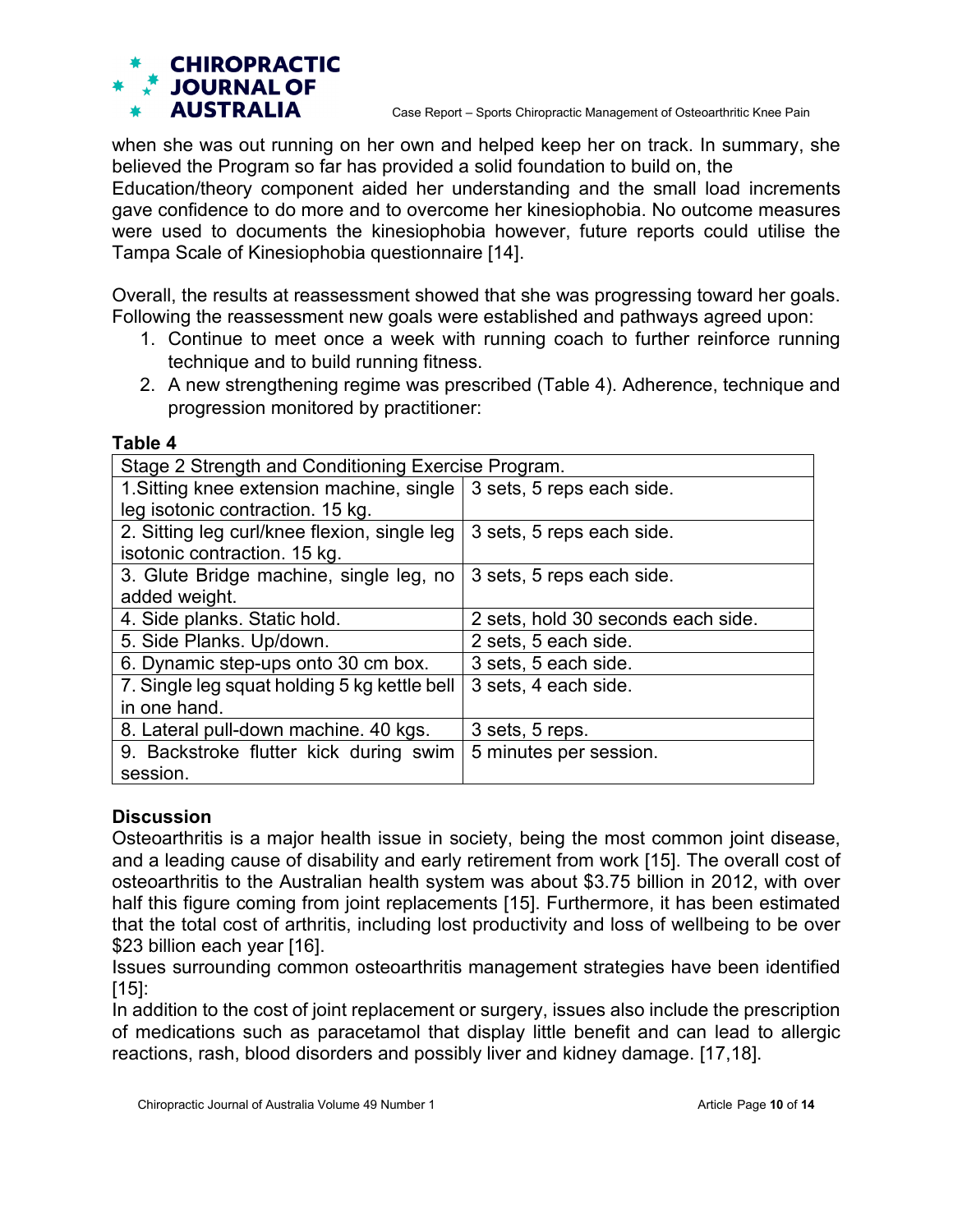Case Report – Sports Chiropractic Management of Osteoarthritic Knee Pain

More recently, the prescription of Opioids has increased and these are potentially addictive and can cause constipation, nausea, vomiting, hyperalgesia, confusion, drowsiness and respiratory depression while non-steroidal anti-inflammatory drugs [NSAIDS] can be associated with gastrointestinal and cardiovascular risks [19,17]. It is clear that many people with osteoarthritis may be relying on such modalities that are either expensive, not helpful or are actually harmful.

The National Osteoarthritic Strategy group in Australia contend that in order to curb the exponential burden of osteoarthritis and its management on individuals and communities, more effective prevention and management is required [15]. Current clinical guidelines emphasize non-surgical treatments and in particular education, advice, exercise, physical activity and weight loss [20].

Just some of the evidenced informed goals of the National Osteoarthritis Strategy include having at least 50% of Australians with osteoarthritis receive a recommendation from a health care practitioner to undertake evidenced based lifestyle and other selfmanagement strategies and enhanced access to, and uptake of, effective non-surgical management for people with severe osteoarthritis [15].

With goals such as these in mind, strategies that advocate care that includes exercise, weight loss, pain management, psychological health and interventions that align with people's needs, goals and preferences are advocated [p10 in 15]. Evidence suggests that the widespread implementation of a more conservative management program for osteoarthritis, whilst leading to better health outcomes will also lead to major cost savings, with estimates of savings of up to \$1.9 billion to the economy [p13].

Allied health practitioners and specifically sports chiropractors are well placed play a pivotal role in implementing the conservative management of osteoarthritis. A recent study has shown that this is within their scope of practice, where it is reported that 91% of sports chiropractors utilize a multi-modal approach including manual therapy to care and that 76% provide rehabilitative exercises [21]. In 2018 the Journal of Family Practice outlined evidenced based recommendations for musculoskeletal pain as being exercise, mind-body therapies and complementary modalities such as acupuncture and manipulation, recommending that passive interventions such as manipulation should be combined with active interventions and self-care [22]. The Chiropractic profession, by enacting multi-modal, evidenced- based, best-practice guidelines is positioned take a leadership role in the management of osteoarthritis [23].

This case study therefore highlights the broader role that sports chiropractors can play in the management of a female recreational athlete with severe medial knee osteoarthritis. The pre and post testing portray positive change for this runner both subjectively and objectively and a return to her preferred lifestyle activity.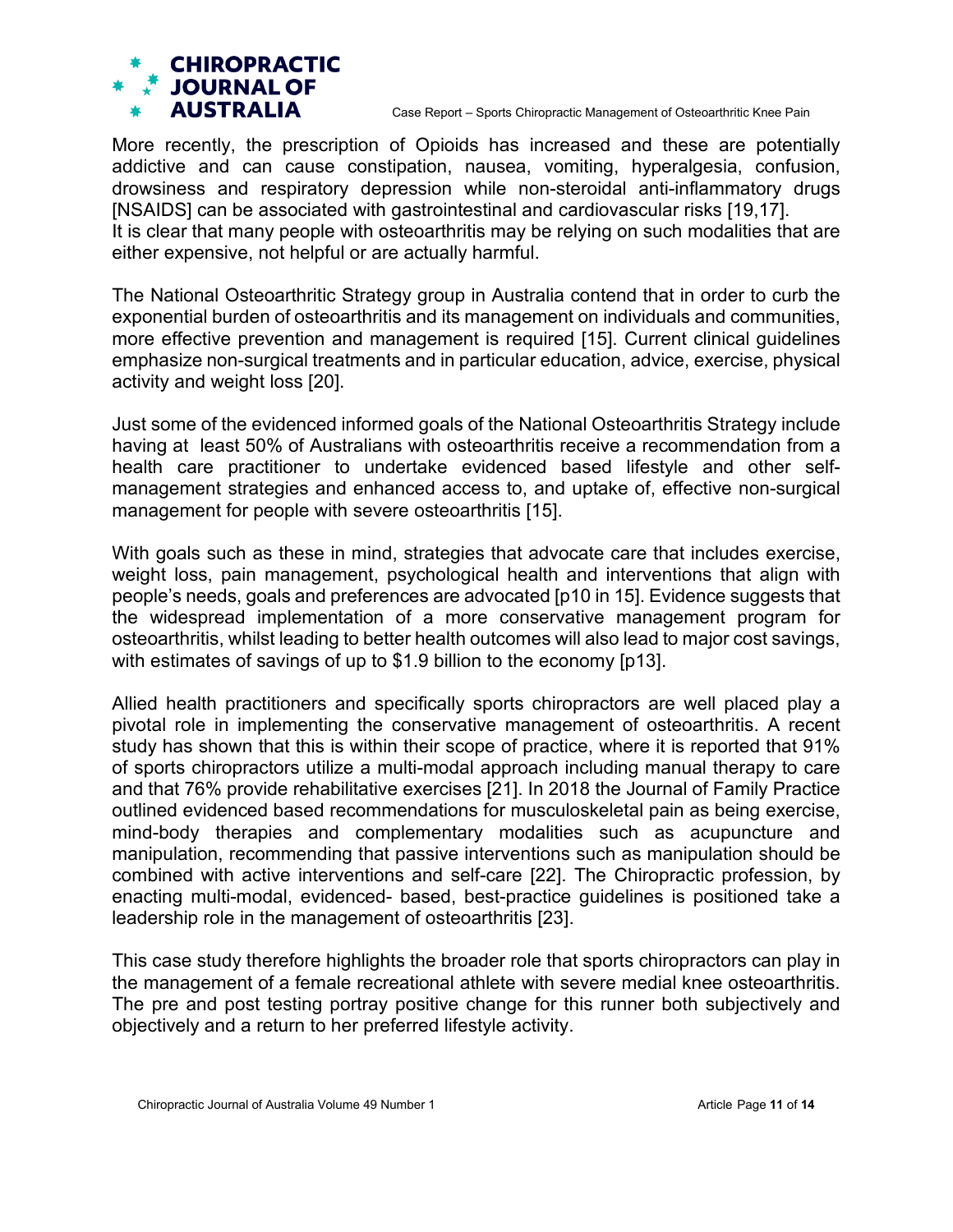Case Report – Sports Chiropractic Management of Osteoarthritic Knee Pain

An obvious limitation of this paper is that it is a case study of just one athlete and one Chiropractor, which raises the questions; can these results be generalisable to a broader population of runners, or other Chiropractors/ sports chiropractors, particularly those not proficient in analysis of running technique? Would results have been altered if manual therapy/ manipulation/adjustments had been used as well? Also, due to the lack of follow up, it remains to be seen whether these results can be sustained over time, and is gender relevant in obtaining these results? Additionally, are these results obtainable for higher level runners who may already do a lot of exercise including weights and other rehab exercises?

Whilst this and other studies display the success due to exercise that can be obtained, questions also remain regarding what may be the definitive, most appropriate exercise regime as there is little data to show one type of exercise is better than another. [15]

### **Conclusion**

The prevalence of osteoarthritis in society is a significant financial, emotional and physical problem. Individuals participate in running for many reasons and the enjoyment can be quickly cut short with the onset of symptomatic osteoarthritis. Increasingly the evidence suggests that surgery and medication are not the best solutions and that lifestyle interventions like specific exercise prescription, in addition to gait retraining and load management are beneficial, cost effective evidenced based management strategies. Sports chiropractors, by virtue of their training and defined scope of practice are well equipped to play a key role in the management of osteoarthritis.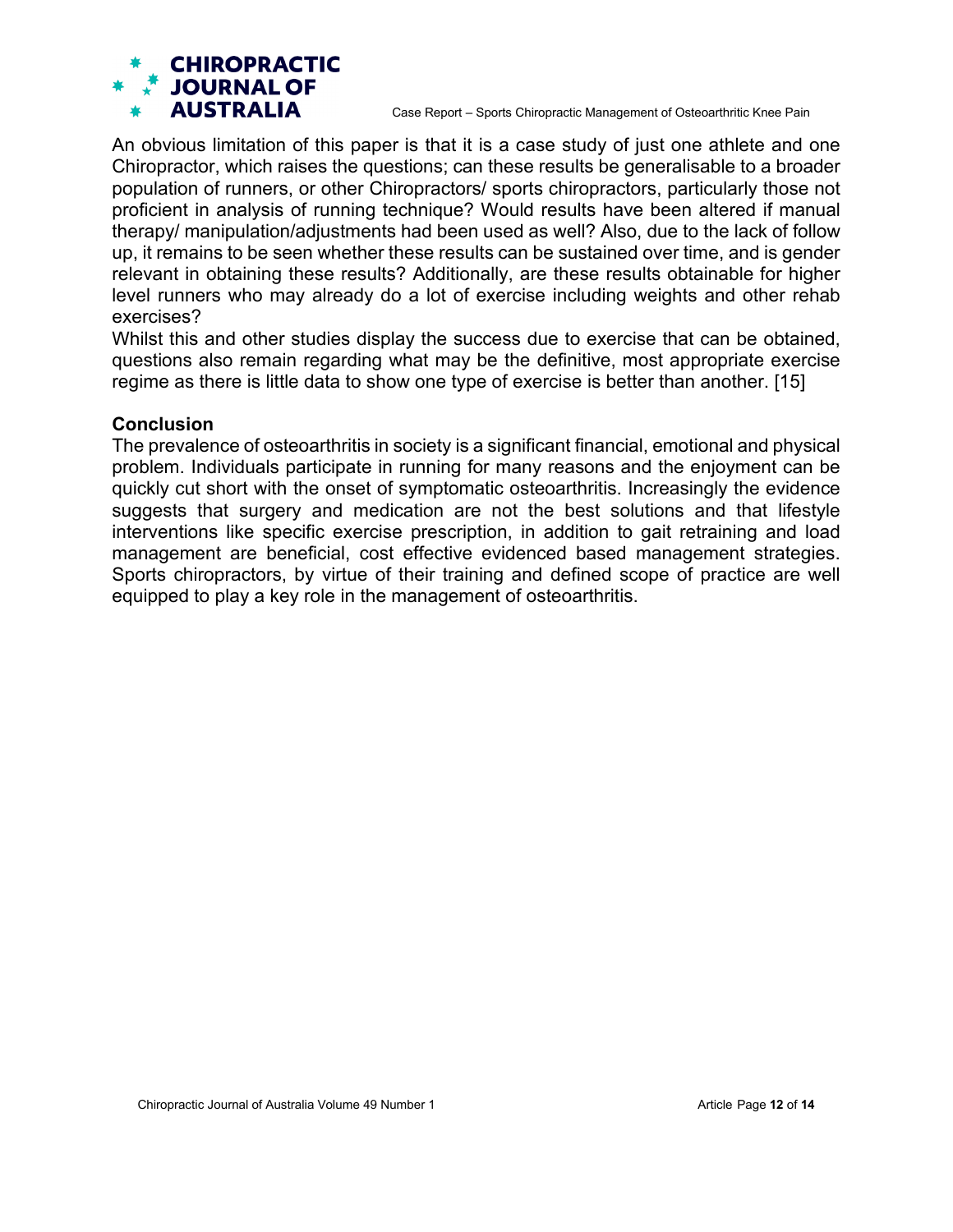

## **References**

1. Esculier J-F, Bouyer LJ, Dubois B et al. Effects of rehabilitation approaches for runners with patellofemoral pain: protocol of a randomised clinical trial addressing specific underlying mechanisms. BMC Musculoskelet Disord. 2016;17:5.

2. Wang B, Yang Y, Zhang X et al. Twelve-Week Gait Retraining Reduced Patellofemoral Joint Stress during Running in Male Recreational Runners. Biomed Res Int. Biomed Res Int. 2020:9723563.

3. Website, Athletics Australia. Date accessed: 20/02/2022. URL: www.athletics.com.au.

4. Pollard H, Ward G, Hoskins W, Hardy, K. The effect of a knee therapy protocol on osteoarthritic knee pain: a randomised controlled trial. J Can Chiropr Assoc. 2008;52[4]:229-242.

5. Yuenyongviwat V, Duangmanee S, Iamthanaporn K, et al. Effect of hip abductor strengthening exercises in knee osteoarthritis: a randomized controlled trial. BMC Musculoskelet Disord. 2020;21[1]:284.

6. Jeong HS, Lee S-C, Lee SY. Proprioceptive training and outcomes of patients with knee osteoarthritis: a meta-analysis of randomised controlled trials. J Athl Training, 2019;54[4]: 418-428.

7. Liu J, Chen L,Chen X, et al. Modulatory effects of different exercise modalities on the functional connectivity of the periaqueductal grey and ventral tegmental area in patients with knee osteoarthritis; a randomised multimodal magnetic resonance imaging study. Brit J Anaesthiol. 2019;123[]506-518.

8. Schulz JM, Birmingham TB, Atkinson HF et al. Are we missing the target? Are we aiming too low? What are the aerobic exercise prescriptions and their effects on markers of cardiovascular health and systemic inflammation in patients with knee osteoarthritis? A systematic review and meta-analysis. Br J Sports Med. 2020;54[13]:771-775.

9. Cooper I, Brukner P, Devlin BL et al. An anti-inflammatory diet intervention for knee osteoarthritis: a feasibility study. BMC Musculoskelet Disord. 2022;23[1]:47.

10. Australian Institute of Chiropractic Education [AICE]. Date accessed: 20/02/2022. URL: www.aice.org.au.

11. Roos EM, Roos HP, Lowmander BD, Ekadahl C, Beynnon BD: Knee Injury and Osteoarthritis Outcome Score [KOOS]- development of a self-administered outcome measure. J Orthop Sports Phys Ther 1998, 28: 88-96.

12. Gabbett, T. The training injury prevention paradox: should athletes be training smarter and harder. British Journal of Sports Medicine. The training-injury prevention paradox: should athletes be training smarter and harder? Br J Sports Med. 2016;50[5]:273-80.

13. Thornton JS, Frémont P, Khan K, et al. Physical Activity Prescription: A Critical Opportunity to Address a Modifiable Risk Factor for the Prevention and Management of Chronic Disease: A Position Statement by the Canadian Academy of Sport and Exercise Medicine. Clin J Sport Med. 2016 Jul;26[4]:259-65